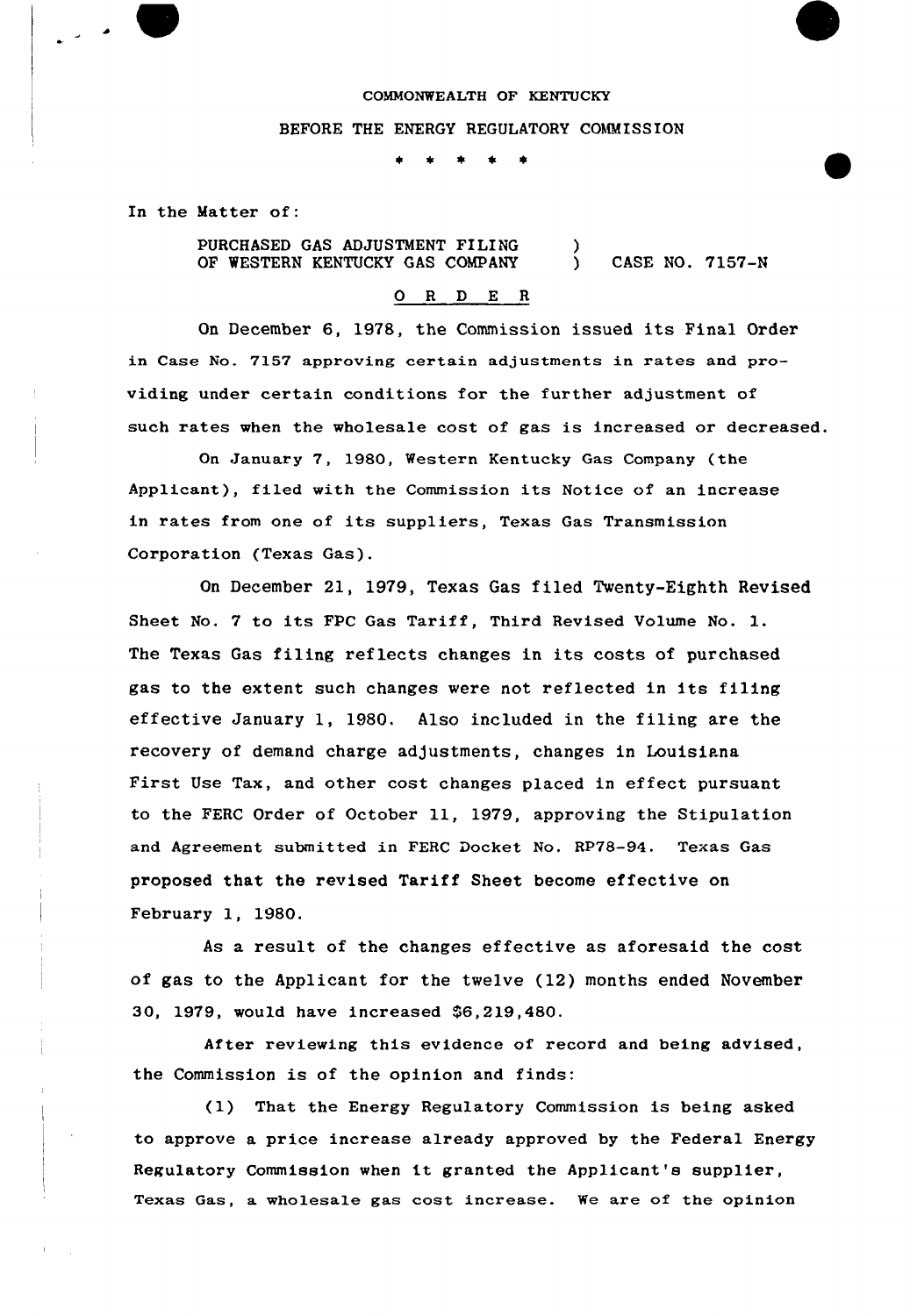that failure to allow this increase to be passed through to its retail consumers on a timely basis would be unfair and unjust to the Company and would ultimately result in higher rates to their consumers in any event. The Commission has (in writing) indicated its opposition to the procedures and regulations used by the Federal agency in approving these supplier increases since 1975. Ne continue to be opposed and are continuing to seek alternative ways to overcome the regulatory inequities which have such a direct impact on the retail consumers.

(2) That the Applicant's supplier, Texas Gas has filed revised tariff sheets reflecting an increase in rates with the Federal Energy Regulatory Commission and said increase to become effective February 1, 1980.

(3) That the application filed January 7, 1980, reflected Texas Gas rates as filed with the FERC on December 21, 1979, to be effective February 1, 1980.

{4) That the magnitude of this filing exposes the Applicant to substantial under-recovery of its gas costs if the rates are not implemented in a timely manner.

(5) That the Commission should waive its policy of requiring evidence of FERC acceptance in this case and allow the Applicant to place into effect subject to refund the rates set out in Appendix  $"A"$ .

(6) That the Applicant's adjustment in rates under the Purchased Gas Adjustment provisions approved by the Commission in its Order in Case No. 7157, dated December 6, 1978, is fair, just and reasonable and in the public interest and should be effective with gas supplied on and after the date the increased cost of wholesale gas becomes effective.

(7) That the Applicant's Base Supplier Rate for purchased gas will be as follows:

|  |         |                                    | Demand/MCF | Commodity/MCF |
|--|---------|------------------------------------|------------|---------------|
|  |         | Texas Gas Transmission Corporation |            |               |
|  | $G-2$   |                                    | \$1.88     | \$1.9634      |
|  | $G - 3$ |                                    | 2.36       | 1.9934        |
|  | $G-4$   |                                    | 2.56       | 2.0213        |

 $-2-$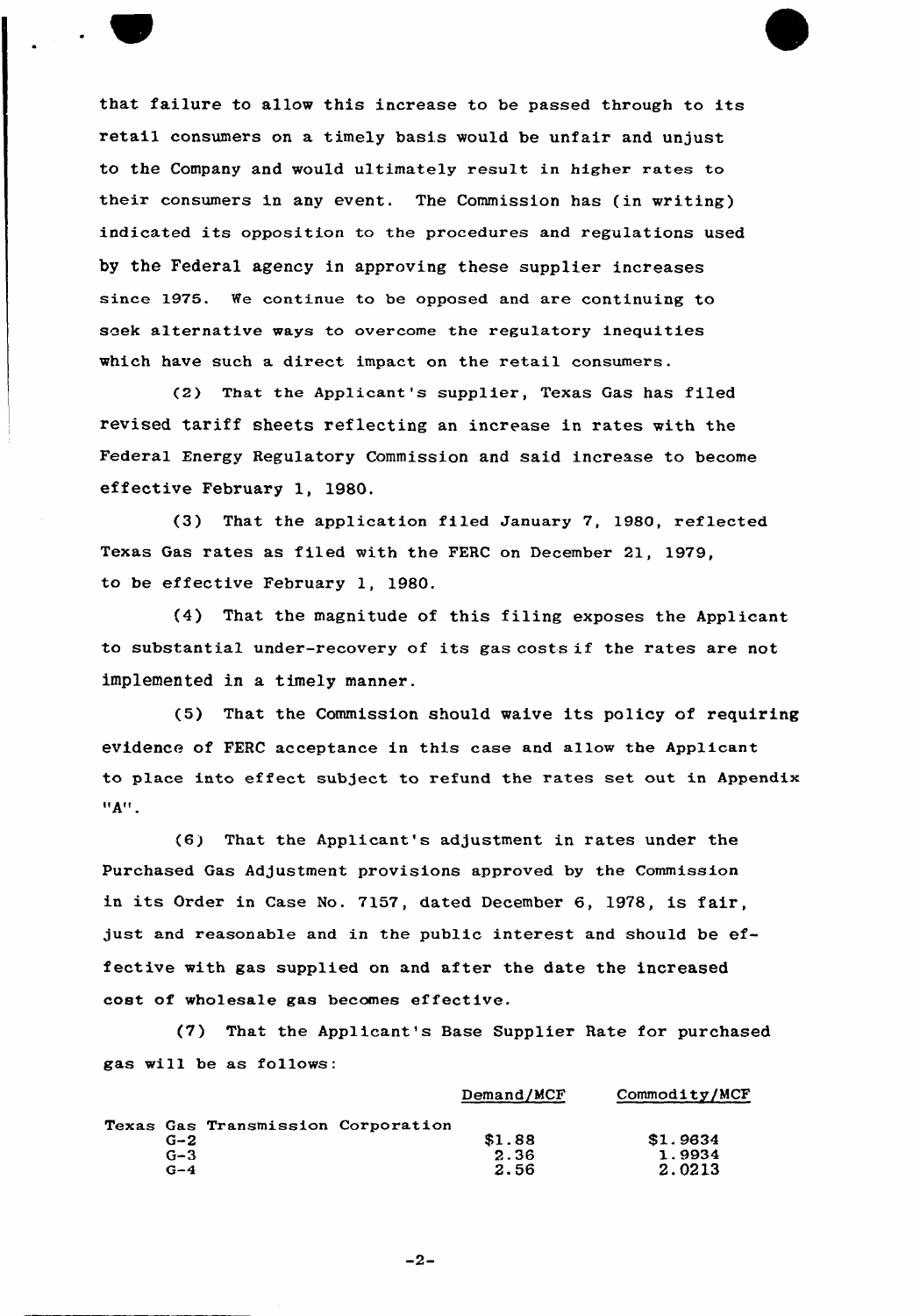|                                | Demand/MCF | Commodity/MCF  |
|--------------------------------|------------|----------------|
| Tennessee Gas Pipeline Company |            |                |
| $G-2$                          | \$1.51     | \$2.0230       |
| $GS-2$                         |            | 2.1132         |
| Local Producers                | $\sim$     | <b>S2.0710</b> |

(8) That Applicant's adjustment in rates under the Purchased Gas Adjustment Clause, as set out in Exhibit D, page 1 of its Notice herein, in the amount of  $88.27$  $¢$  per Mcf, is fair, just and reasonable and in the public interest and should be allowed to become effective for service rendered on and after the date the increased cost of wholesale gas becomes effective.

IT IS THEREFORE ORDERED that said Purchased Gas Adjustment sought by the Applicant, as set forth in Exhibit D, page <sup>1</sup> of its Notice, be and the same is hereby approved to be effective for service rendered on and after the date the increased cost of wholesale gas becomes effective, subject to refund, for all customers as set out in Appendix "A" attached hereto and made a part hereof.

IT IS FURTHER ORDERED that Western Kentucky Gas Company shall maintain its records in such manner as will enable it, or the Commission, or any of its customers, to determine the amounts to be refunded and to whom due in the event a refund is ordered by the Commission.

IT IS FURTHER ORDERED that for the purpose of the future Application of the Purchased Gas Adjustment Clause of the Applicant the Base Rate for purchased gas shall be:

|                                    | Demand/MCF | Commodity/MCF |
|------------------------------------|------------|---------------|
| Texas Gas Transmission Corporation |            |               |
| $G-2$                              | \$1.88     | \$1.9634      |
| $G - 3$                            | 2.36       | 1.9934        |
| $G-4$                              | 2.56       | 2.0213        |
| Tennessee Gas Pipeline Company     |            |               |
| $G - 2$                            | \$1.51     | \$2.0230      |
| $GS-2$                             |            | 2.1132        |
| Local Producers                    |            | \$2.0710      |

IT IS FURTHER ORDERED that the information furnished this Commission by Applicant on January 7, 19BO, constitutes full compliance with the Commission's Order in Case No. 7157 and any other information ordinarily required to be filed under the Commission's Regulations is hereby waived.

 $-3-$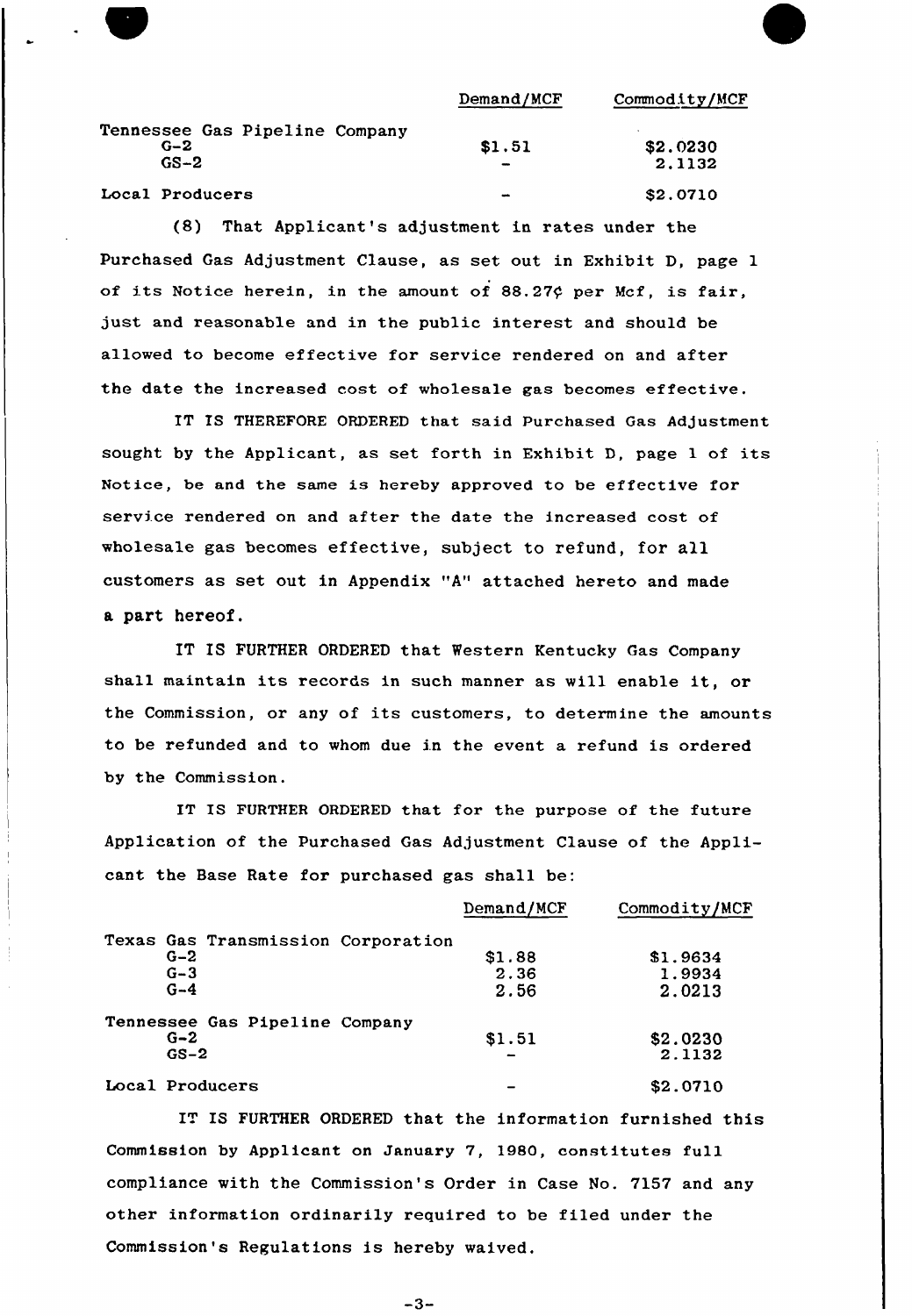IT IS FURTHER ORDERED that within thirty (30) days from the date of this Order, Applicant shall file with this Commission its revised tariff sheets setting out the rates approved herein.

> Done at Frankfort, Kentuchne this 31st day of January, 1980. ENERGY RECOLATORY COMMISSION

ydy For the Commission

ATTEST: